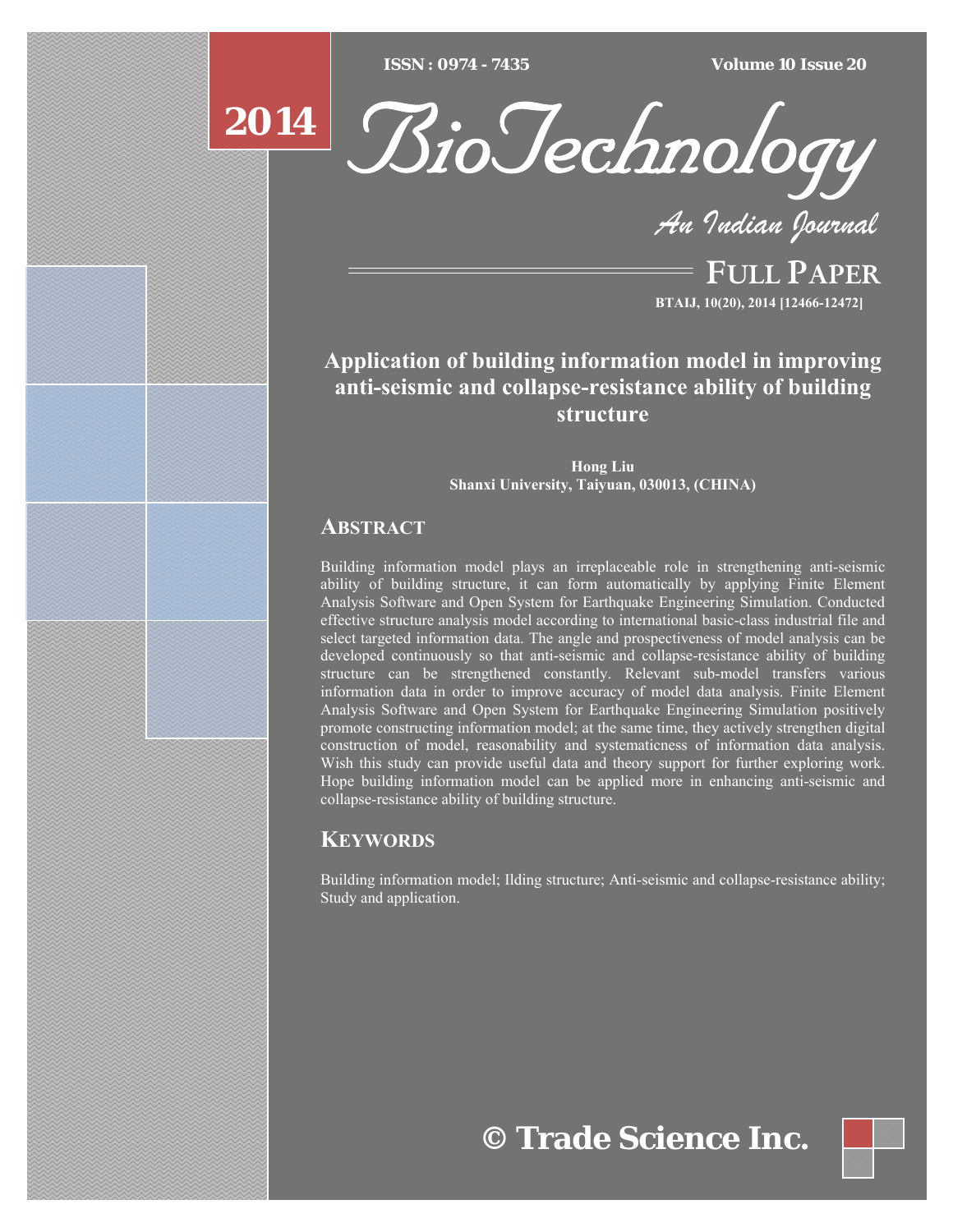#### **INTRODUCTION**

 From another layer, continuously strengthening anti-seismic and collapse-resistance ability of building structure can reflect constantly improving scientificity of building project design and conduction. Building information model analyzes all kinds of parameters of building projects, adds up seismic damage data effectively and conducts comprehensive analysis. Model construction is based on digital construction and scientific application of software, so scientificity of analysis of building parameters can be improved. The paper analyzed seismic damage, required data, IFC expression needed for antiseismic analysis data, design of model transformation program and specific examples for testifying efficiency of model transformation. Accuracy and efficiency of model were testified fully and solid theoretical foundation was provided for building information model.

#### **ANALYSIS OF SEISMIC DAMAGE AND DATA REQUIREMENT**

 Normally, in construction and design, fiber beam model is used for steel reinforced concrete constructions, it is the basic calculation model used for vibration resistance statistic and analysis of relevant data in construction and design. Many software have relevant calculating abilities, they positively influence data analysis; two software are considered as classic: Finite Element Analysis Software (Marc) and Open System for Earthquake Engineering Simulation (OpenSees)**[1]**.

 Individual building is important basis for most city buildings. In this study, C++ was used in conducting model program and relevant transformation. Digital model was built through relevant individual building (steel reinforced concrete structure), necessary information for analysis of seismic damage was selected effectively so the models mentioned above could form automatically. Testifying of both models showed that seismic data analysis responded to relevant model transformation, specific process was shown in Figure 1.



**Figure 1 : I-seismic Elasto analysis process of building based on IFC standard** 

#### **Marc and open sees software**

 Finite Element Analysis Software has all kinds of characteristics and data analysis function; it also has high-grade angle for nonlinear geometric analysis. In this paper, analysis of anti-seismic capability design was introduced briefly, analysis of data simulation result was idealized gradually, and requirement of anti-seismic data analysis for most building project could be satisfied.

 During fiber model construction, secondary development of joint was conducted through Finite Element Software, Nonlinear Program Analysis Software was developed, fiber model data analysis of steel-reinforced concrete structure was carried out through Finite Element Analysis Software. Nonlinear Program Analysis Software divided basic section of steel refined concrete structure into 36 concrete fibers and 4 steel fibers, the area of each fiber depended on its size and other elements<sup>[2]</sup>. So it was possible to conduct structure analysis on fiber definition of each steel-refined concrete structure, high precision and accuracy of analysis data could be assured. The biggest characteristics of Open System for Earthquake Engineering Simulation were: its effective analysis on anti-seismic capability of building structure, codes could be kept comparatively transparent, operation mechanism of steel reinforced concrete structure could be effectively controlled, effective secondary developments could be conducted according to actual requirement of different projects. On basis of discussion mentioned above, a conclusion could be achieved: Open System for Earthquake Engineering Simulation was an important tool for evaluation and study on building seismic damage.

 From discussion and study on two models, we can see that both models can effectively evaluate anti-seismic effect of construction engineering steel-reinforced concrete structure, process and angle of seismic damage analysis could be kept extremely full-round, transparentness of software itself could be assured as well.

#### **Data requirement of building seismic damage**

 Data analysis and management were the most important part; relevant data of concrete model was combined in comprehensive analysis.

 Analyzed anti-seismic model with two software and got relevant result, it suited specific structure and operation requirement of model, intuitive representation was shown in TABLE 1.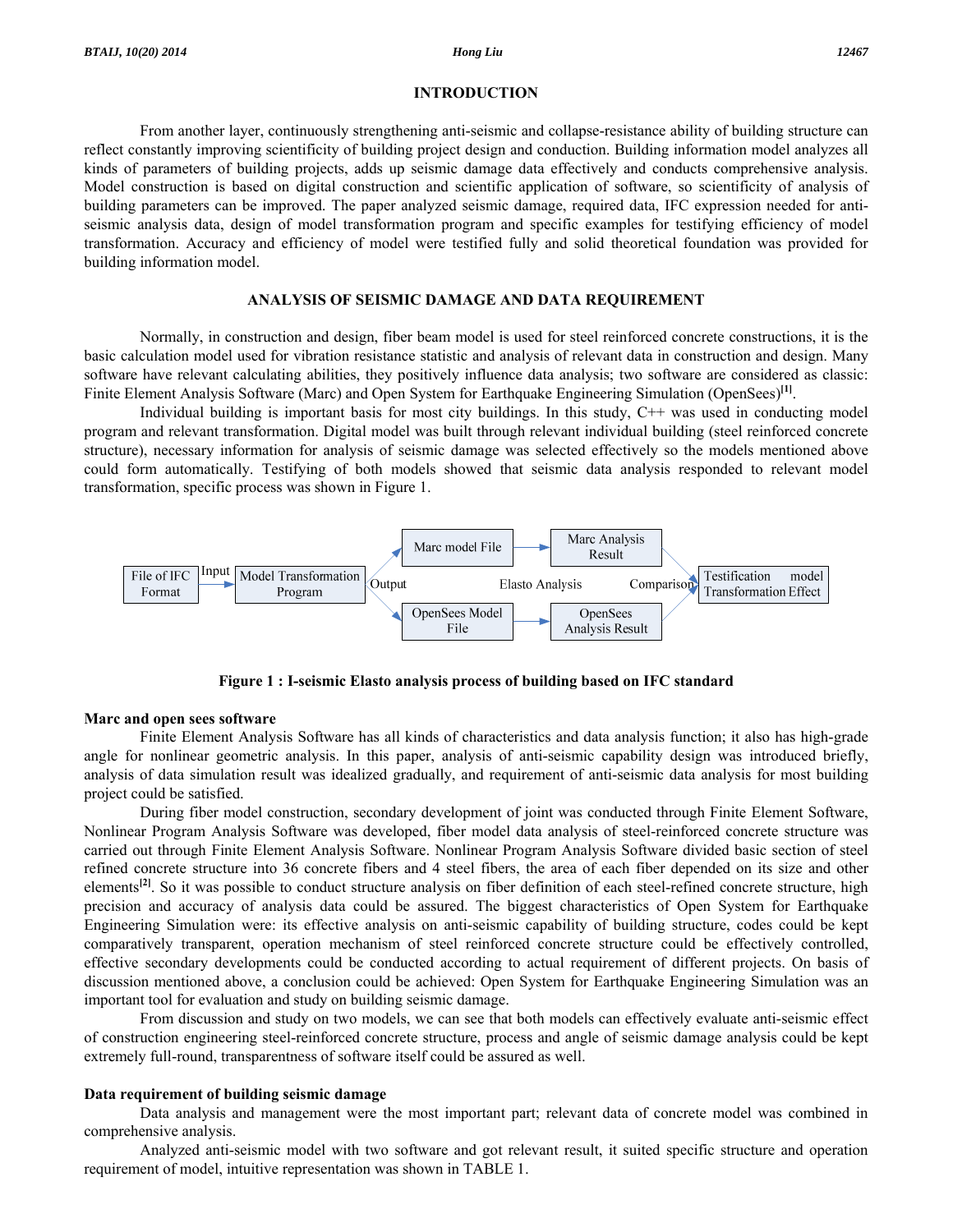| Project                                     | Data Requirement of Building Anti-seismic Analysis                                                                                                                                                                                                        |  |  |  |
|---------------------------------------------|-----------------------------------------------------------------------------------------------------------------------------------------------------------------------------------------------------------------------------------------------------------|--|--|--|
| Unit                                        | Unit No., Total Number, Nodes of Unit.                                                                                                                                                                                                                    |  |  |  |
| Node                                        | Node No., Total Number, Coordinate                                                                                                                                                                                                                        |  |  |  |
| Steel-reinforced<br><b>Concret Material</b> | (Core Zone and Protective Layer) Elastic Modulus of Concrete, Stress Strain Relation, Thickness of<br>Concrete Protective Layer, Sectional Reinforcement, Elastic Modulus of Steel, Yield Strength,<br>Corresponding Unit No. of Sectional Reinforcement. |  |  |  |
| Geometric Quality<br>of Section             | Section Size, Direction of Partial coordinate of section -- X-axis in the whole coordinate system,<br>Corresponding Unit No. of Geometric Quality of Section                                                                                              |  |  |  |
| <b>Support Constraint</b>                   | Constraint of Support Freedom Degree, Constraint Title and Corresponding Unit No.                                                                                                                                                                         |  |  |  |
| Load                                        | Constant Load, Live Load, Other Loads, Corresponding Unit No.                                                                                                                                                                                             |  |  |  |

#### **TABLE 1 : The requirement of building anti-seismic analysis**

#### **IFC EXPRESSION NEEDED FOR ANTI-SEISMIC ANALYSIS DATA**

#### **Introduction of IFC standard**

 International basic-class industrial file are specific standards of building information model construction; its main edition changes correspondingly with practices; the latest edition is IFC4.

 International Basic-class Industrial File 4 consists of building type, building entity, basic function of value engineering, rules of construction engineering, basic set of properties, relevant magnitude and other specific elements. Building entity refers to specific category of construction object; however, properties represented in each building entity can be one single piece or multi-piece. Each single property particularly refers to specific data in category set**[4]**. Therefore, property expression of building entity is more realistic and specific. Concept of property set was effectively insert into international basic-class industrial file, each property set was analyzed through relevant operation mechanism of connected entities, connection of building entities was achieved and entity properties could be further expended.

 Specific identification of International Basic-class Industrial File 4 was represented in both particular description of building model construction and effective description of model structure analysis. In process of constructing structure analysis model, representation of one same beam was IFC Structural Curve Member, it was formed by two vertexes and lines which linked vertexes effectively, this entity showed specific difference from former model. Comparison of a particular building model and its structure analysis model was shown in Figure 2**[5]**.



(a) Building model

(b) Structure Analysis model

#### **Figure 2 : Parison of building model and its structure analysis model**

#### **Application of IFC standard in structure analysis**

 Presently, IFC is widely used and studied in building design and construction, but not so much in structure analysis. Difference was found through comparing required information of Structure Analysis Software SAP2000 and information described by IFC 2X2 Standard; with the difference, WAN and others analyzed support degree of IFC Standard to structure analysis model; it was found that IFC could provide simple basic load, static work condition and mechanical property of partial materials, and that it could not describe certain information like bending moment release and cutting capability of materials.

 Although IFC Standard could be used to describe basic structure analysis model, its application was not mature enough; IFC model's exporting effect of normal building design software and structure analysis software was shown in TABLE 2, the highest edition of exported IFC file was IFC 2X3. TABLE 2 indicated that IFC structure analysis model's exporting capability of current software was poor and could not satisfy demands of structure anti-seismic and elastic analysis.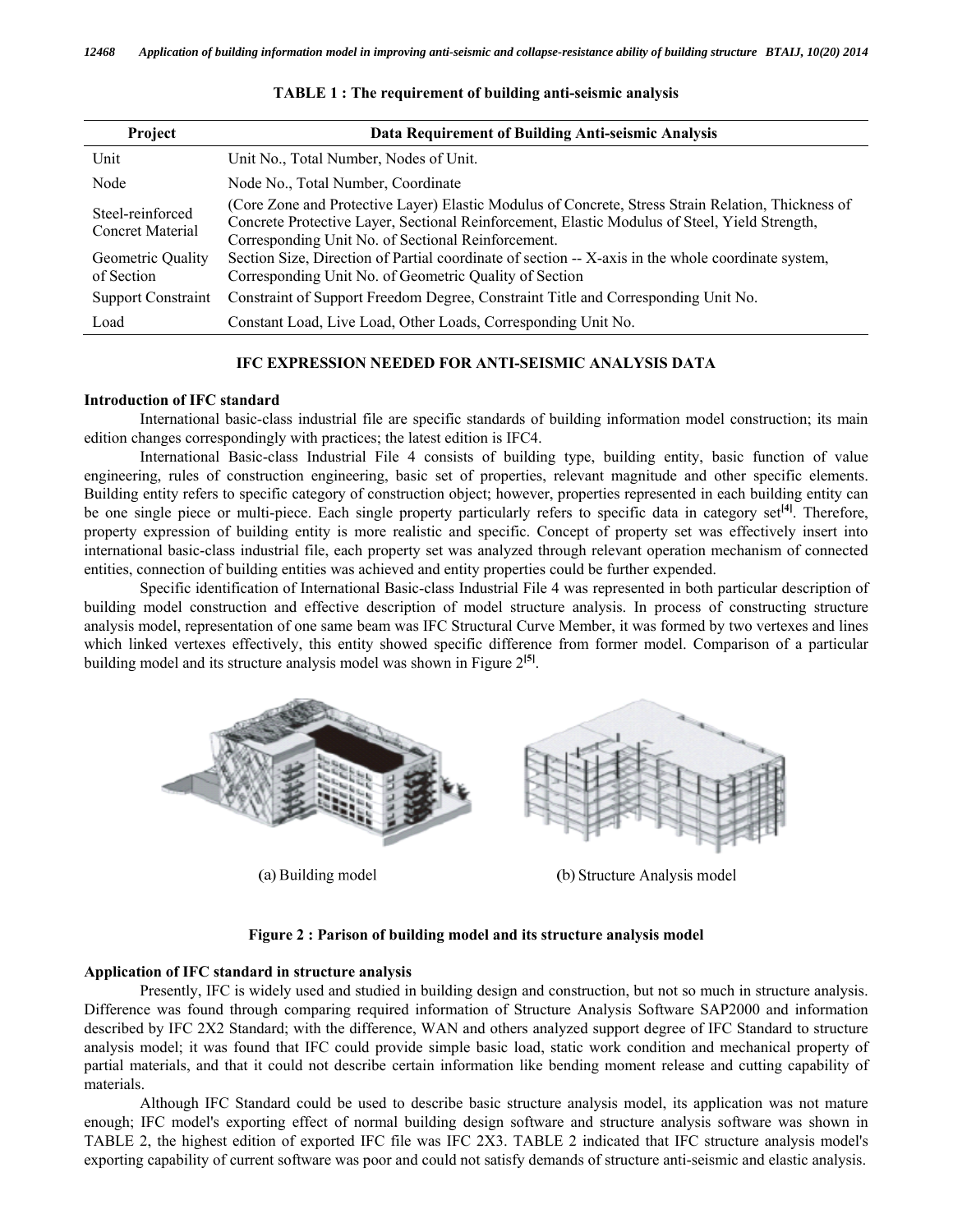| <b>Software for Test</b>                                      | <b>Geometric</b><br>property | <b>Material</b><br>property | <b>Structure Analysis</b><br>model Entity | <b>Steel</b><br><b>Information</b> | Load          | <b>Support</b><br>Constraint |
|---------------------------------------------------------------|------------------------------|-----------------------------|-------------------------------------------|------------------------------------|---------------|------------------------------|
| Revit Structure<br>2013                                       |                              | $\sqrt{ }$                  | $\times$                                  | $\times$                           | $\times$      | $\times$                     |
| Etabs 9                                                       | V                            | $\times$                    | N                                         | $\times$                           | $\times$      | $\times$                     |
| ArchiCAD 16                                                   | N                            | $\sqrt{ }$                  | $\times$                                  | $\times$                           | $\times$      | $\times$                     |
| SAP2000 v15                                                   | V                            | $\times$                    | $\times$                                  | $\times$                           | $\times$      | $\times$                     |
| Tekla Structures<br>18.1                                      | N                            | N                           | $\times$                                  | V                                  | $\times$      | $\times$                     |
| <b>IFC4</b> Structure<br>Analysis<br>Sub-information<br>model | $\mathcal{N}$                | $\mathcal{N}$               |                                           | $\mathcal{N}$                      | $\mathcal{N}$ |                              |

**TABLE 2 : T of IFC file's exporting capability of some software** 

**Note: "√" means capable, "×" means not capable.** 

#### **IFC 4 Structure Analysis Sub-information model**

 Because critical data of building structure anti-seismic and elastic analysis was short in IFC file exported by normal software, so it was necessary to build an analysis model with complete IFC structure, like shown in TABLE 2. Subinformation model refers to sub-set in the whole IFC Standard system. IFC was a general data standard for building products, it provided plenty building description methods in order to suit for various requirements, however, it became extremely complicated at the same time**[6]**.

 Reinforcement property was added for beam through custom property set, it expressed flexibly, meanwhile, information could be derived for programming conveniently. Complication of IFC was the reason to limit its development and to interfere normal software in exporting IFC file which were required for anti-seismic analysis. Therefore, on basis of inspecting IFC 4 System thoroughly, IFC 4 Structure Analysis Sub-information model was built based on parts which were used most often. For example, only method was kept in description of reinforcement. Although IFC would not be as comprehensive and complete as before, it still could describe critical information required by anti-seismic analysis, its practicability was improved. The most convenient software to describe IFC sub-information model was EXPRESS-G, part of the software was shown in Figure 3.



**Figure 3 : Part legend of EXPRESS-G** 

#### **Description of IFC 4 structure analysis model**

 Only one IFC project building entity is needed for basic file of all International Basic-class 4 models. Therefore, in each sub-information model, there is one IFC project entity; this is the specific characteristic of each building project. In International Basic-class Industrial File 4, IFC Structural Analysis Model entity which consists of model properties of itself, whole coordinate system and load condition is usually used to represent a complete structure analysis model. So-called Load condition can represent sub-category of IFC Structural Load Group through IFC Structural Load Case. There are two kinds of properties represented by building entity: load type and form. One IFC Project may correspond more than one analysis model, their inner connection is represented through IFC Rel Declares relation entity. Expressing form of EXPRESS-G is shown fully in Figure 4. Not the whole building entity is shown, only part of it is shown here in gray field.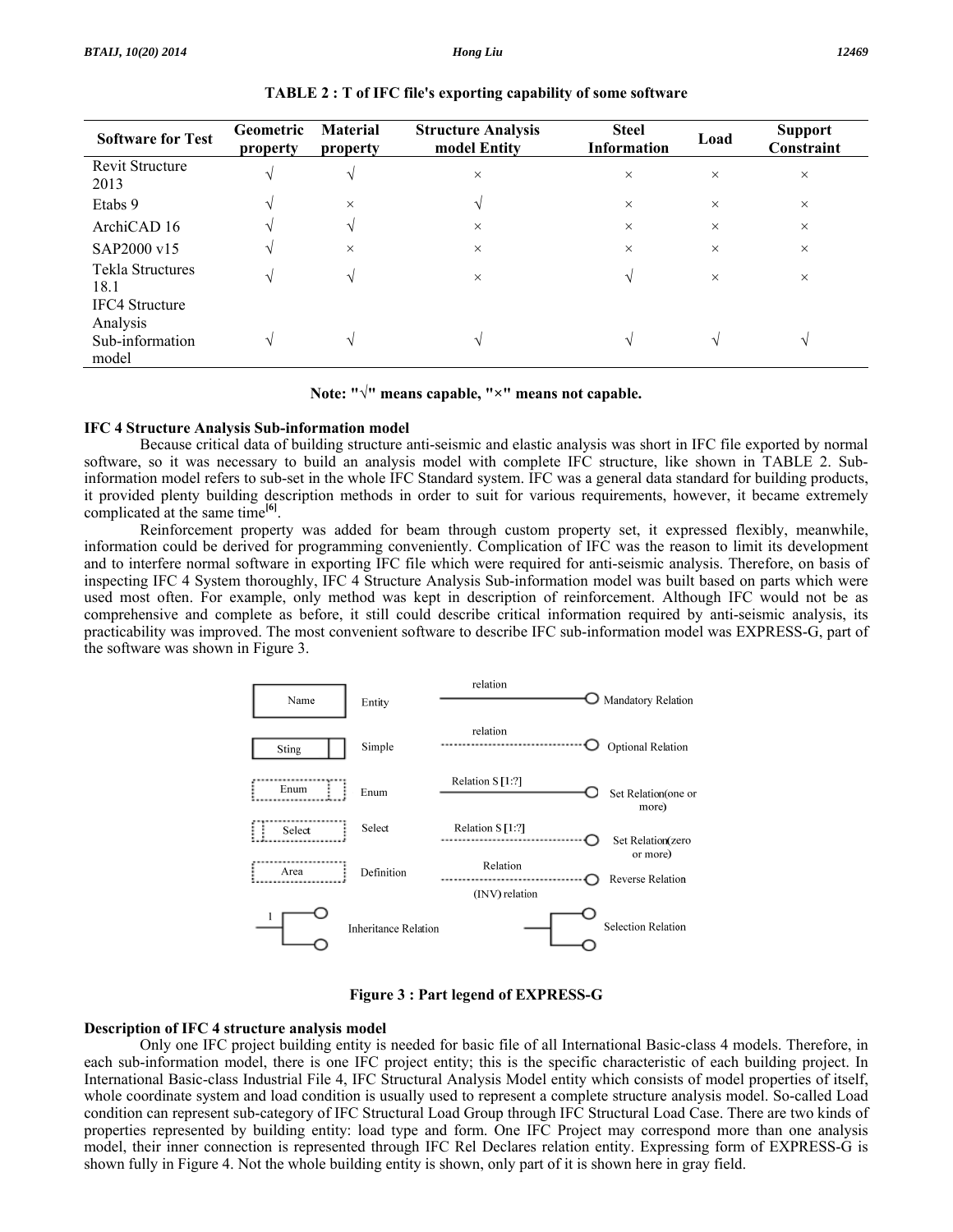

**Figure 4 : Cription method of IFC 4 structure analysis model** 

#### **IFC 4 Description method of other building anti-seismic analysis data**

 In the paper, relevant data was described with IFC 4 through effective analysis of building construction characteristics. Take load as example, from Figure 5 we can see that, properties of entity were not represented fully or specifically, only distributed loads which had changed linearly were described by IFC 4, aggregation information seemed simpler. These loads were transferred effectively and equivalent distributed loads could be obtained and be described by IFC Structural Linear Action Entity.



**Figure 5 : Cription method of load information in IFC 4** 

#### **DESIGN OF MODEL TRANSFORMATION PROGRAM**

 After frame was studied, complete international basic-class industrial structure analysis model was built according to specific anti-seismic requirement. C++ Language was used for relevant program writing and transferring, relative files of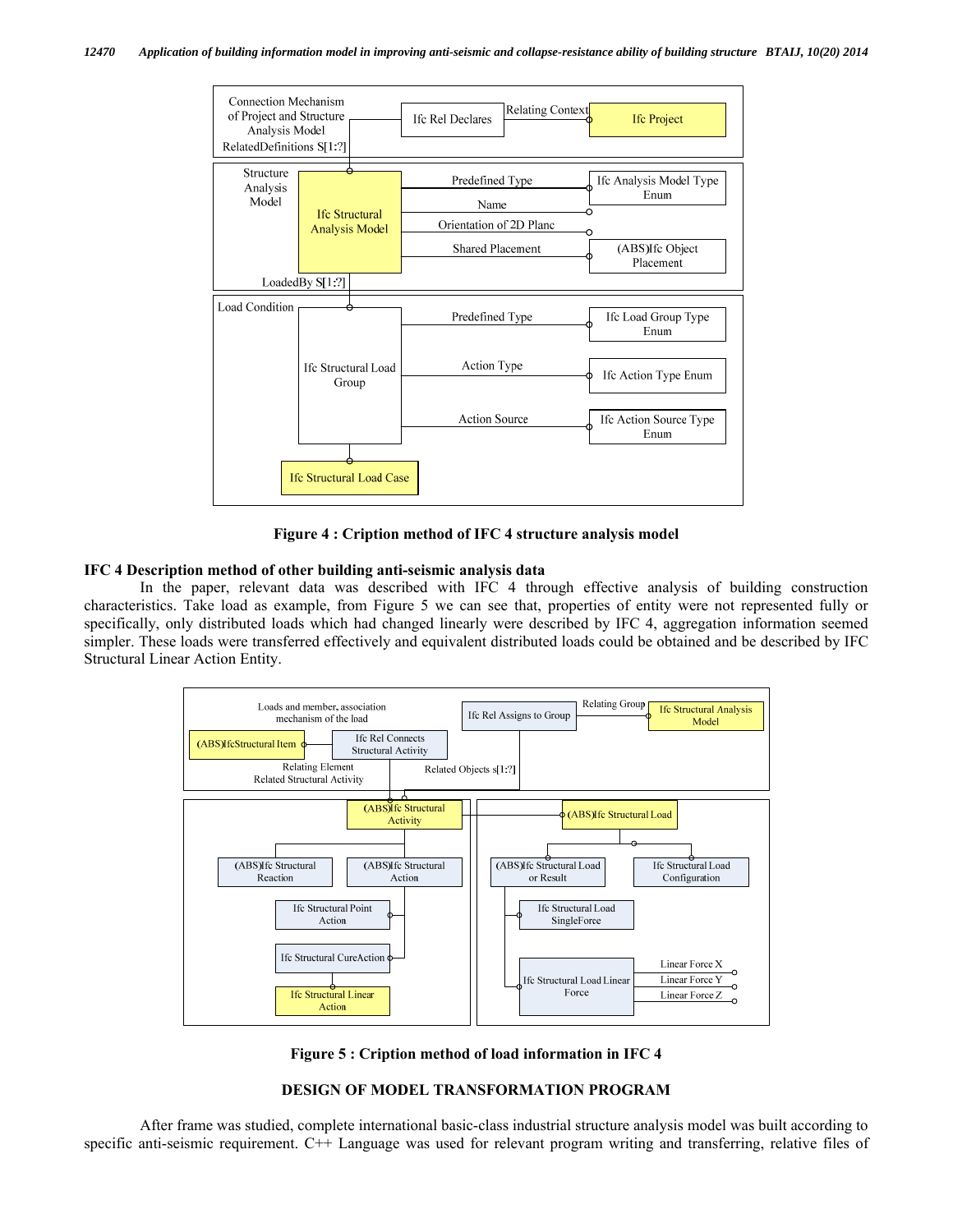international basic-class industrial model was analyzed, Finite Element Analysis Software and Open System for Earthquake Engineering Simulation formed automatically.

 International basic-class industrial structure analysis model was defined with specific language, it was represented as pure text form through computer encoding system. Therefore, international basic industrial file must be analyzed and recognized specifically so that file codes could display corresponding data information. Normally, IFC Engine.dll is a basic tool for international industrial basic file analysis and a free data installation package, but it requires programmer to have high capability in understanding international industrial basic file.

 From TABLE 1 we can see that node, unit and other three aspects were designed and classified according to actual data demands of building seismic damage. The container in standard program library connected and organize corresponding data, member functions were selected and analyzed in program input model, so data of international basic industrial file could be derived effectively, and required information data could be provided to corresponding data member**[7]**. For example, at Node, Set Coordinate was was applied, node coordinate was set, international basic industrial file data information could be derived correspondingly in model transformation like showed in Figure 6.



**Figure 6 : Analysis and data derivation from model transformation program** 

 In writing model transformation program, program data and structure designing process were ideal, model could be used conveniently and fast. Container was traversed separately, regular output point, unit, material and other data information were analyzed effectively while models of both both software were constructed, so models could form automatically.

#### **Specific example testified model transformation effect**

 During process of testifying accuracy of model program transformation, a steel reinforced concrete structure model was built with IFC as its basic standard, the model was built from Main Building in Qinghua University, its a ten-floor and 3 meter span cross plane structure. Side span length was 7.5 meters, middle span length was 3.5 meters and total height was 45.05meters. However, after international industrial basic model was transformed, model interface was not presented obviously and was not presented at all in some parts. From Figure 7 we could see that high accuracy could be assured for category transformation of unit and nodes, basic parameter of model and data transformation of base plane.



(a) IFCModel

(b) Automatic generation of Marc model